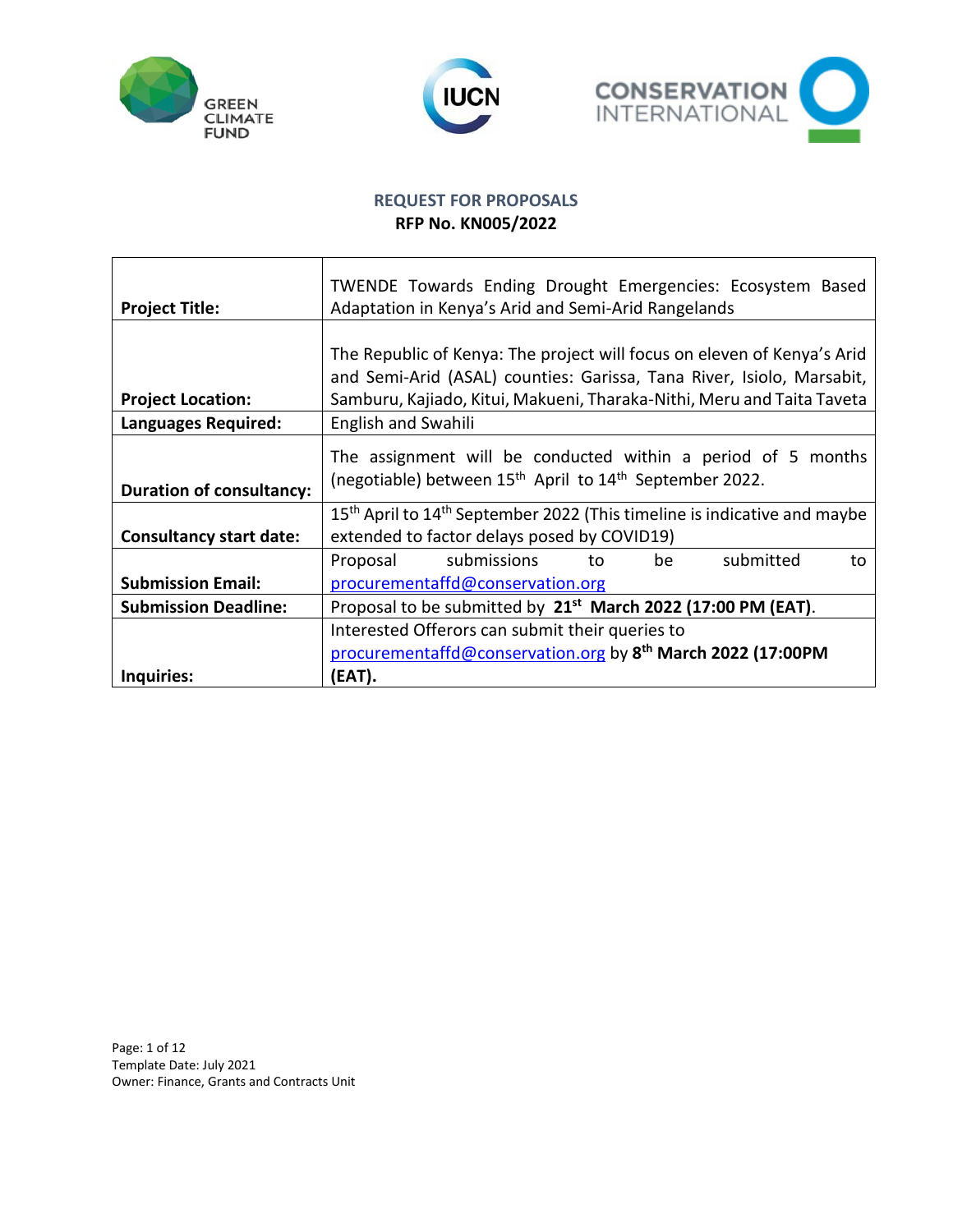





Request for Proposals: Fodder/Grass Seed and Meat Value Chain Analysis

**Title: Consultany to undertake Fodder/Grass Seed and Meat Value Chain Analysis RFP No:** RFP No. KN005/2022 Date of Issuance: 1<sup>st</sup> March 2022

#### **ackground**

Conservation International (CI) has been protecting nature for the benefit of all, for over 30 years. Through science, policy, and partnerships, CI is helping build a healthier, more prosperous, and more productive planet. Today, with offices in more than two dozen countries and a worldwide network of thousands of partners, CI has a truly global reach.

Conservation International is one of the three executing partners of the Towards Ending Drought Emergencies (TWENDE): Ecosystem Based Adaptation in Kenya's Arid and Semi-Arid Rangelands. The 5- year TWENDE project is funded by Green Climate Fund (GCF), with IUCN as the accredited entity.

The objective of the TWENDE project is to reduce the cost of climate change induced drought on Kenya'snational economy by increasing resilience of the livestock and other land use sectors in restored and effectively governed rangeland ecosystems. The project contributes towards Kenya's national policy of "Ending Drought Emergencies", as outlined in "Kenya Vision 2030". It strengthens climate change adaptation in Kenya's arid and semi-arid lands (ASALs).

#### **Project Overview**

The project is implemented in three landscapes (Sabarwawa, Mid Tana and Chyulu Hills) spanning 11 counties. These target landscapes face a range of challenges including weak capacity for landscape planning, poor access to climate data and analysis, and limited access to markets and financial services. Implementation of the TWENDE project is through three components:

- Component 1: Climate change adapted planning for drought resilience The component ensures coordinated transboundary rangeland management decisions are strengthened by enhanced climatechange analysis and participatory community and county planning. The component contributes to addressing the barriers of weak capabilities and inadequate governance institutions. National Drought Management Authority (NDMA) is the executing entity for this component.
- Component 2: Restoration of rangeland landscapes for ecosystem-based adaptation

Page: 2 of 12 Template Date: July 2021 Owner: Finance, Grants and Contracts Unit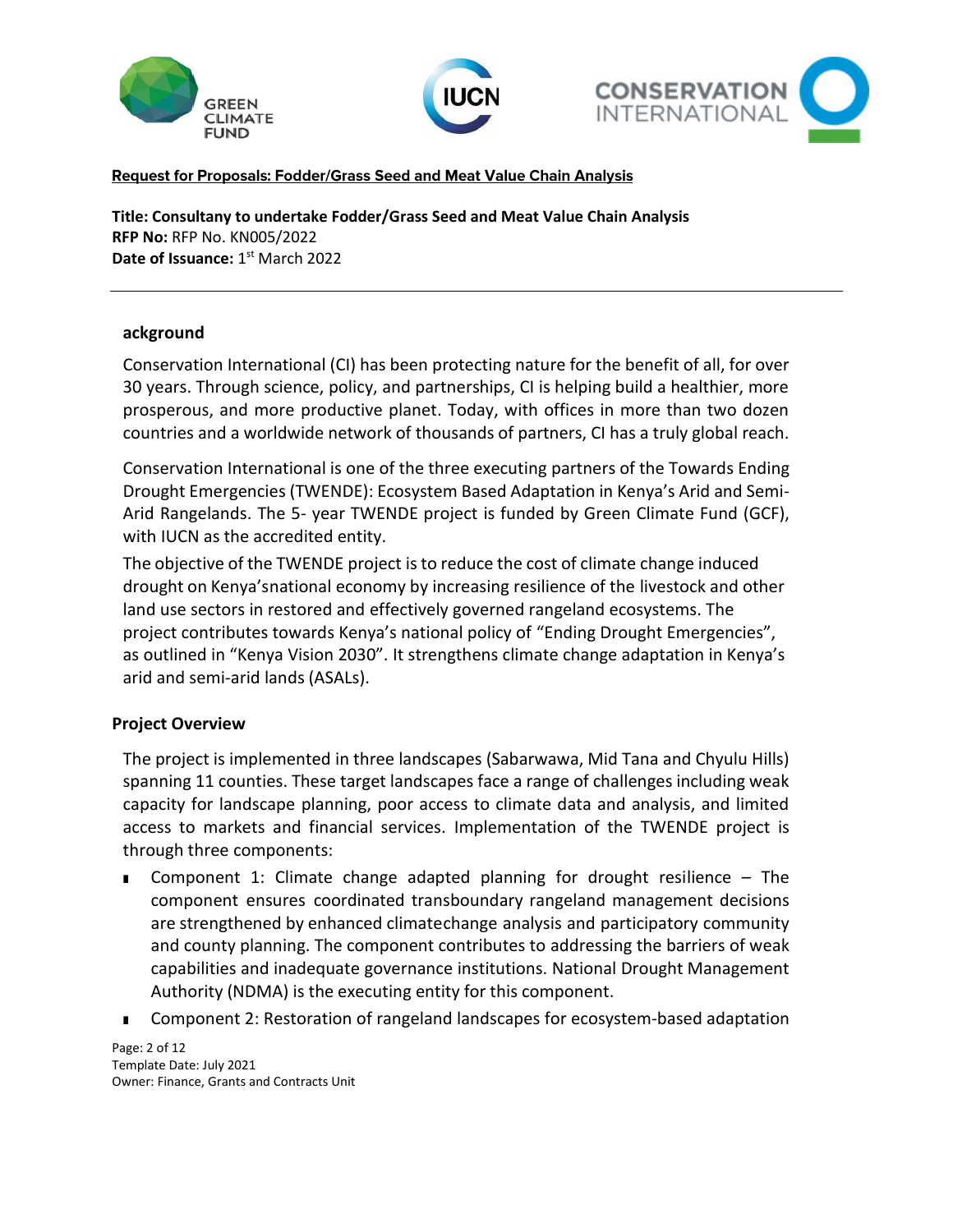





– The components main output isto ensure prioritized rangeland resources(including water), are broughtunder restoration, safeguarded and sustainably managed for improved climate change resilience. Ministry of Agriculture, Livestock and Fisheries is the executing entity for this component.

Component 3: Climate change resilient ecosystem management for investments -Main focus is public, private and community investments in natural resources, addressing barriers related to insufficient investment in rangelands and poor access to markets and financialservices. *Conservation International is the executing entity for component 3.*

## **Component 3 Overview**

Component 3 of the TWENDE project is made up of four activities as follows;

- **E** Activity 3.1: Climate resilient Investment in priority value chains that have been validated bylocal communities,
- Activity 3.2: Provide grants to establish restoration enterprises created/led primarily by women's groups,
- Activity 3.3: Establish financial incentive mechanisms for sustainable land management,
- Activity 3.4: Provide grants to community-based enterprises for ecosystembased adaptationthat could create opportunities for investments in the value chains.

Each of these activities will be co-implemented with service providers including (but possibly not exclusive to): KEFRI (activity 3.1) Just Digit (activity 3.2), IUCN Kenya (activity 3.3) and CI Ventures for activity 3.4. A number of field implementing partners will be brought on board including Northern Rangelands Trust (NRT) and Maasai Wilderness Conservation Trust (MWCT), among others.

Activity 3.1 seeks to analyze prioritized value chains: honey, Fodder/grass seed and meat, to verify and quantify the opportunities, identify systemic bottlenecks and develop actionable business cases with an intervention plan for each of these value chains. The value chains will then receive technical and material support through the rest of the component activities to unlock investment and catalyze their growth and thus enhance climate resilience for the communities and the landscapes.

#### **Terms of Reference, Deliverables and Deliverables Schedule**

Page: 3 of 12 Template Date: July 2021 Owner: Finance, Grants and Contracts Unit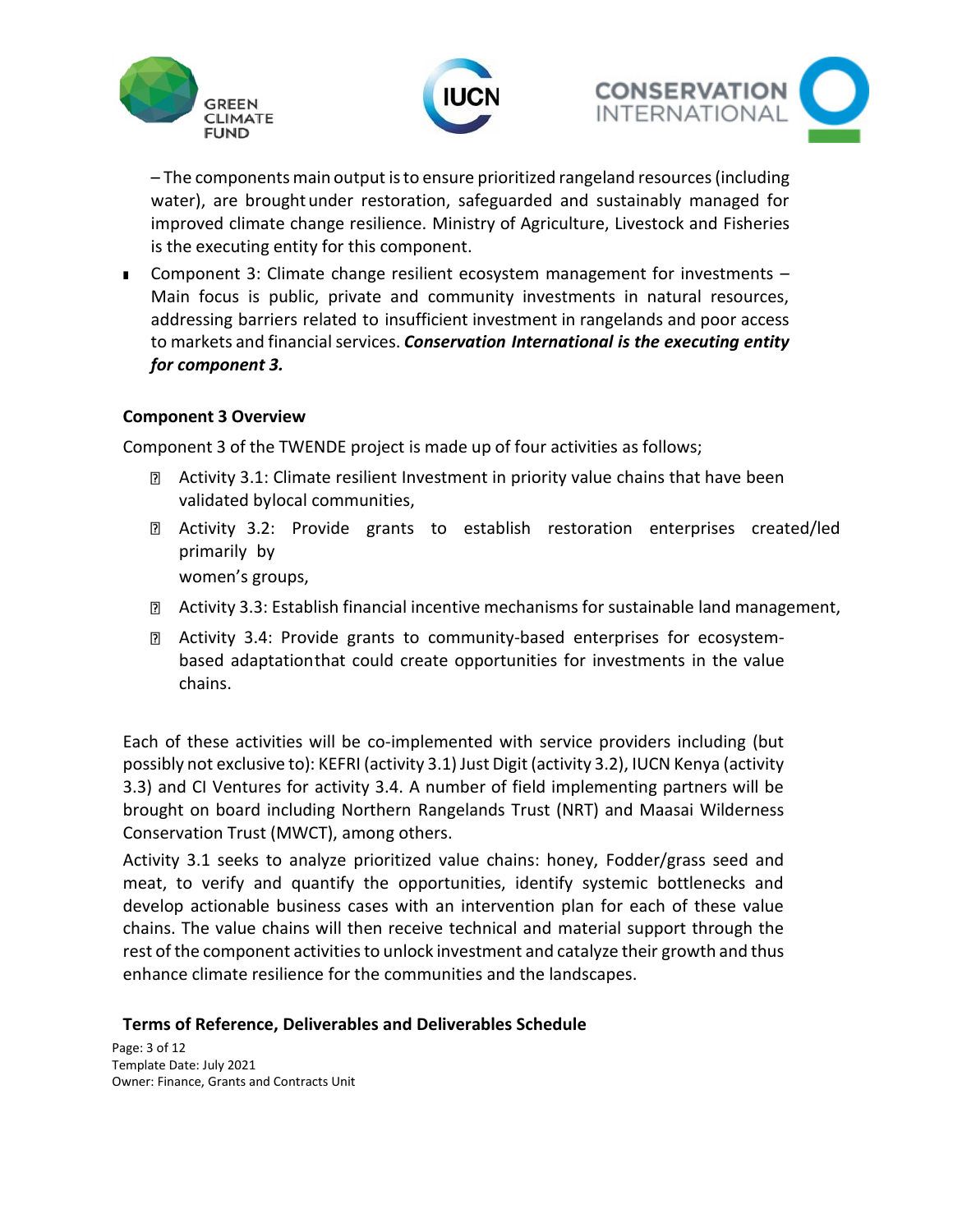





Conservation International wishes to engage a **consultant** for a **5-month period** to undertake fodder/grass seed and meat value chain analysis.

The purpose of the consultancy is detailed analysis of the fodder/grass seed and meat value chain to verify and quantify the opportunities, identify systemic bottlenecks and develop actionable business cases with an intervention plan for the value chain through stakeholder consultations and expert input. The business cases should clearly define what interventions are required for drought anticipation, preparation and response targeted to build climate resilience in drought-prone landscapes.

The various business cases generated will be supported via activities 3.2, 3.3 and 3.4 through a blend of technical and material support towards commercialization and food security.

## **Objectives and Specific Tasks**

The specific tasks of the assignment include:

- 1. In consultation with the project team, design, review and refine the value chain analysis methodology and approach.
- 2. Undertake thorough desk review of existing fodder/grass seed and meat value chain analysis literature in Kenya's range lands; thorough stakeholder consultation process in the field and dedicated outreach to private sector players to gather their insights on opportunities and challenges along the value chain. This outreach is expected to lay foundation for private sector partnership along the value chain. The analysis will include but not limited to the following:
- Climate change adaptation and environmental analysis;
- Value chain macro environment
- Value chain demand analysis
- Value chain supply analysis
- Value chain support/facilitators analysis
- Sub-sector strategy and policies analysis
- Gender & social analysis
- 3. **Compile detailed fodder/grass seed and meat value chain report** with clear viable business cases and objective & actionable intervention plan for the value chain inclusive of key performance indicators. The report should include **20 investable business cases** to be supported or financed under activities 3,2, 3.3 and 3.4. Additionally, the report should clearly and specifically outline both private and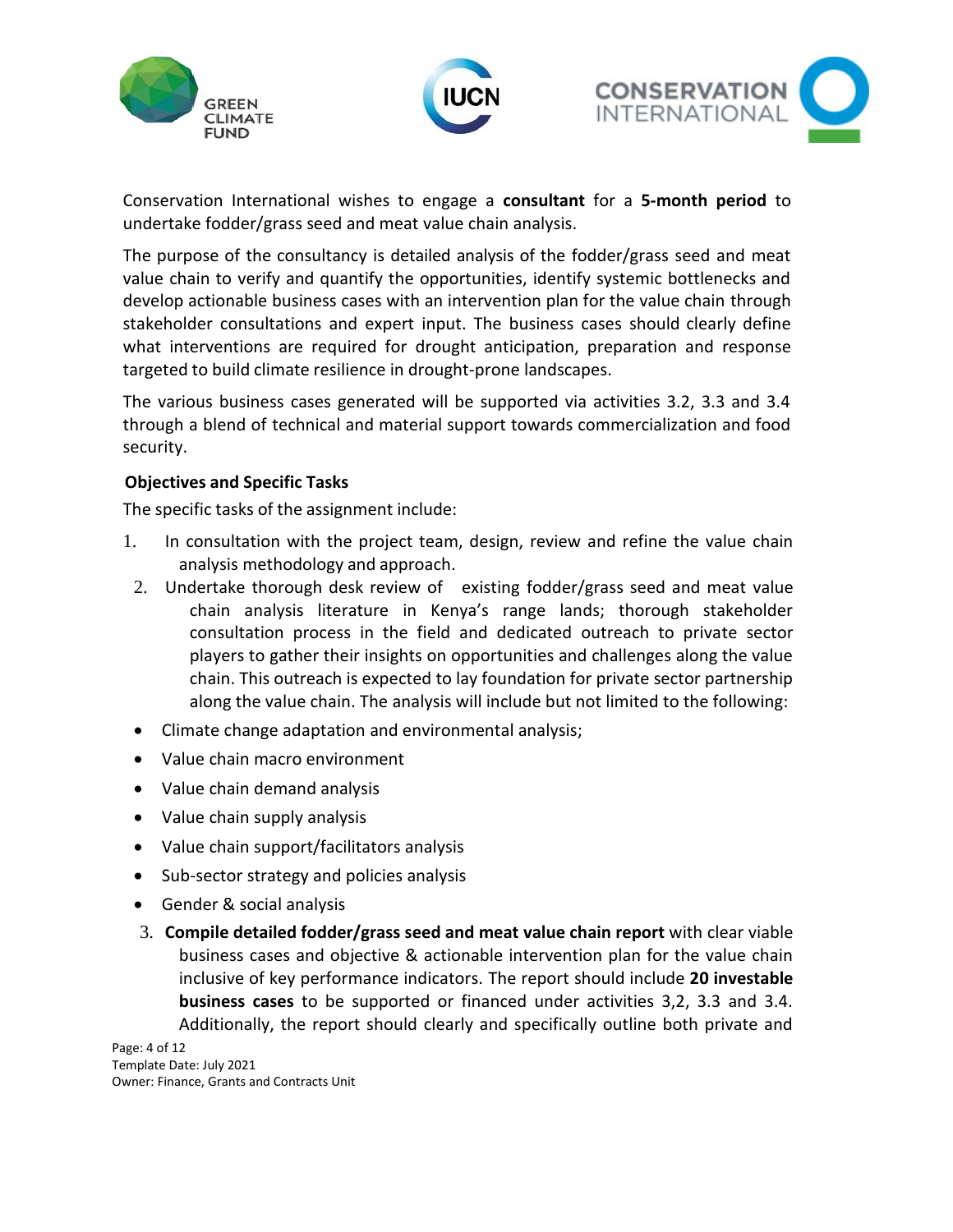





public partnership opportunities.

## **Methodology**

The consultant will identify and describe the most appropriate and efficient methodology and approach for designing and conduction of detailed value chain analysis.

#### **Deliverables/Outputs of the Assignment**

Three main deliverables are expected:

- (i). **Inception Report:** In the project inception phase, the consultant will undertake consultation with CI TWENDE project team and service providers to ensure a holistic assignment methodology and approach is developed. Within 14 days from the commencement of the assignment, the consultant will submit to CI an inception report that details the assignment methodology and delivery timelines. As part of the inception stage reporting, the consultantwill facilitate a virtual stakeholders' workshop outlining the assignment methodology.
- (ii). **Monthly Assignment Update Reports**: The consultant will submit 3 monthly update reports to CI or its designated external consultants. The update reports will provide a summary of preliminary findings. The report will clearly outline what stakeholders have been engaged (with specific interest on private sector and other Business Development Service (BDS) providers and the emerging partnership opportunities with these stakeholders. As part of the monthly reports, the consultant will host a meeting to present the preliminary findings to the TWENDE team.
- (iii). **Draft fodder/grass seed and meat value chain analysis report:** The draft report will be due 5 calendar months after the commencement of the assignment. The report will provide detailed Fodder/grass seed and meat value chain report, **20 investable business cases** and proposed intervention plan. The consultant will then facilitate a validation workshop bringing together a wide array of participants.
	- (iv).**Final fodder/grass seed and meat value chain report:** after the validation workshop above, the consultant will then compile and submit a final report for adoption or approval.

#### **Submission Details**

a. Deadline. Proposals must be received no later than  $21^{st}$  March 2022 Late submissions will not be accepted. Proposals must be submitted via email to

Page: 5 of 12 Template Date: July 2021 Owner: Finance, Grants and Contracts Unit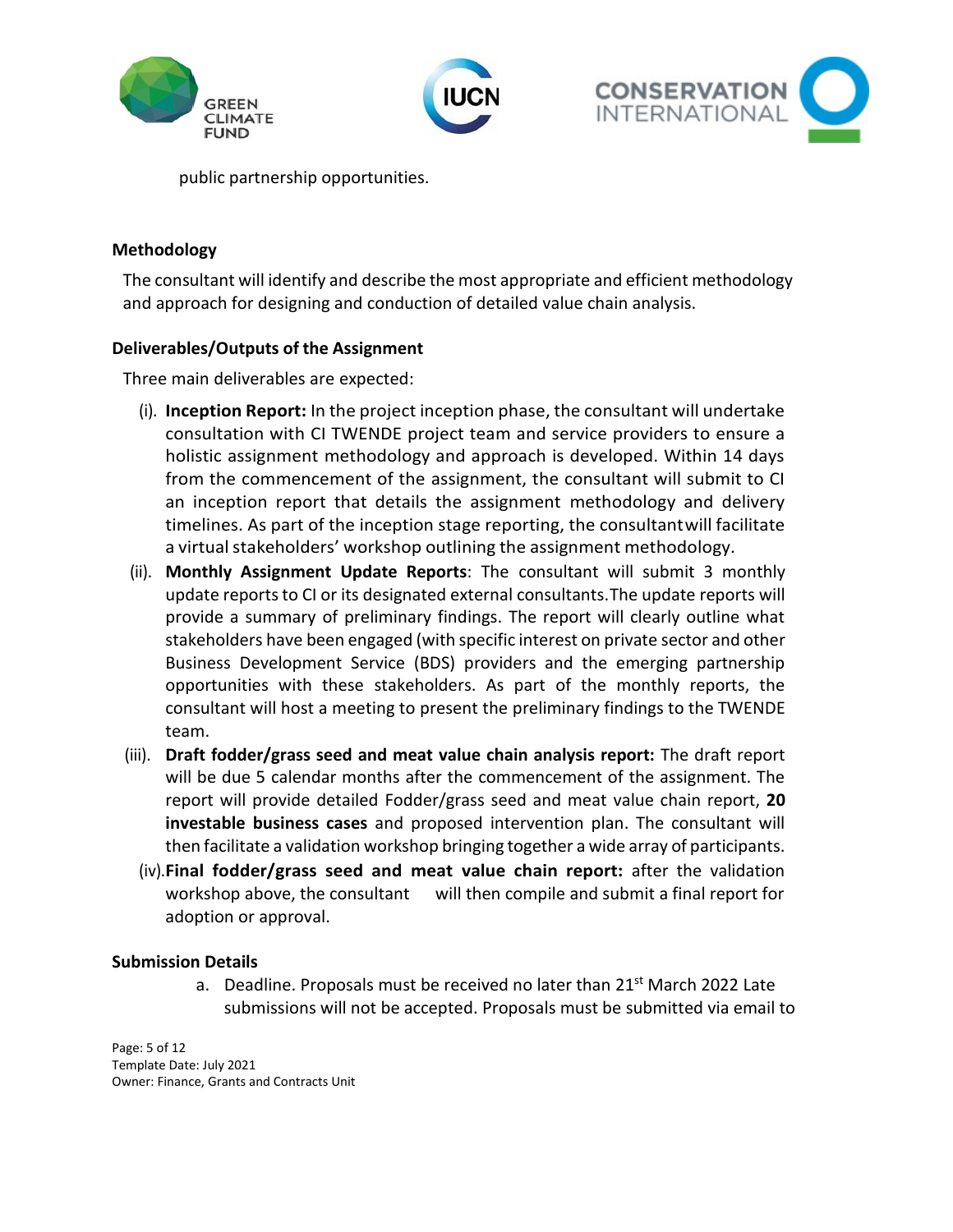





[procurementaffd@conservation.org](mailto:procurementaffd@conservation.org). All proposals are to be submitted following the guidelines listed in this RFP.

- b. Validity of bid. 120 days from the submission deadline
- c. Clarifications. Questions may be submitted to [procurementaffd@conservation.org](mailto:procurementaffd@conservation.org) by the specified date and time in the timeline below. The subject of the email must contain the RFP number and title of the RFP. CI will respond in writing to submitted clarifications by the date specified in the timeline below. Responses to questions that may be of common interest to all bidders will be posted to the CI website and/or communicated via email.
- d. Amendments. At any time prior to the deadline for submission of proposals, CI may, for any reason, modify the RFP documents by amendment which will be posted to the CI website and/or communicated via email.

## **Minimum Requirements**

The consultant is expected to work independently with CI or its designated external consultants providing overall coordination. The consultant will meet the following key skills, experience and qualifications.

- i. Minimum of ten (10) years of experience in socio-economic, climate change resilience assessment, restoration enterprises, rural economic development, enterprise development, value chains analysis and natural resource management.
- ii. Strong experience and networks in the fodder/grass seed and meat value chain
- iii. Having led programs or value chain assessmentsin Kenya or other countries, preferably in ASALswithin the East African region.
- iv. At least ten (10) years' demonstrated experience conducting value chain analysis for large donorprojects, preferably in the arid and semi-arid areas.
- v. Previous experience in the development of investable business cases, experience in value chains and markets, Incentive payment schemes assessments
- vi. Strong stakeholder engagement skills and demonstrated good thorough knowledge of the rangeland's stakeholders' ecosystem in Kenya and beyond.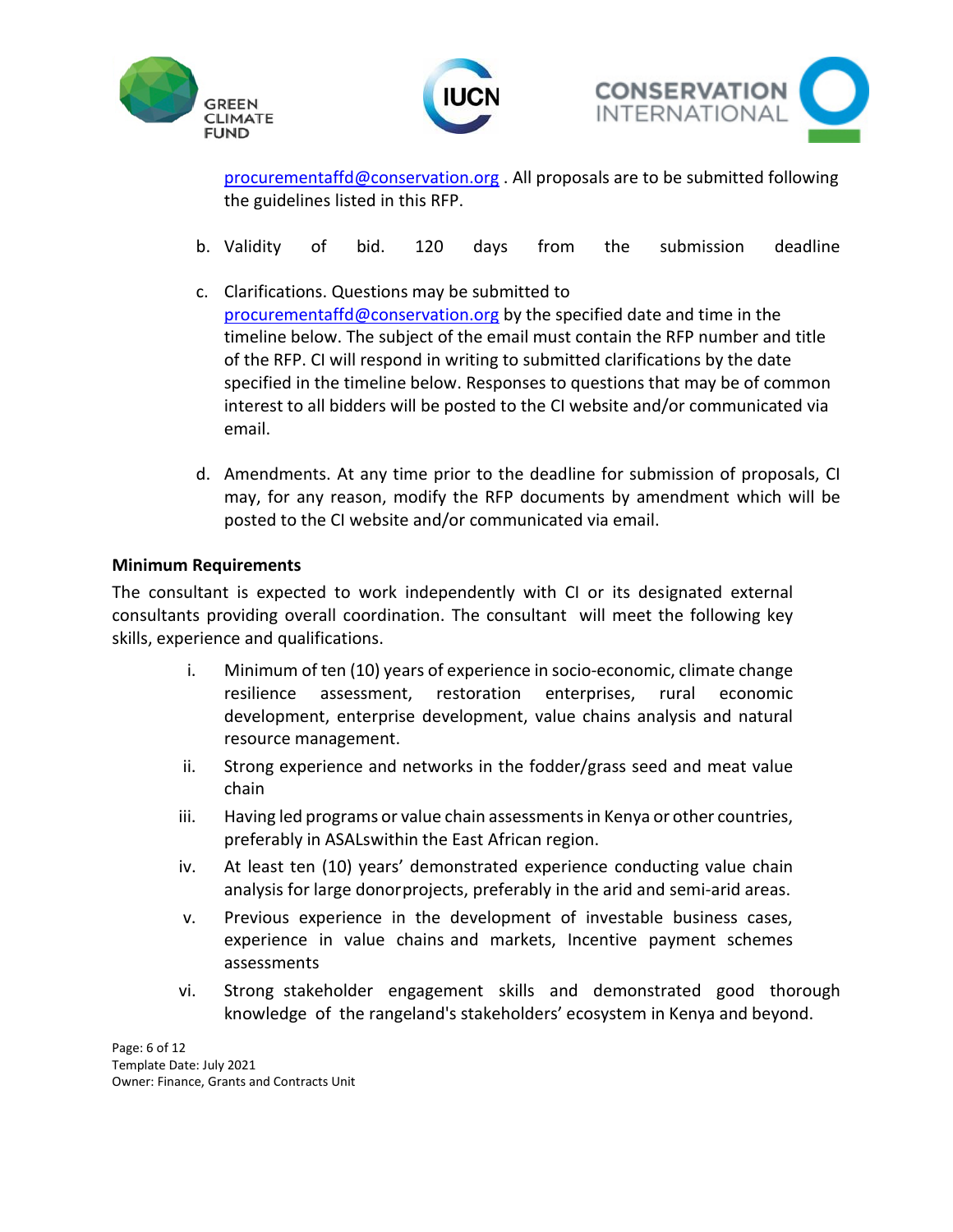





- vii. Proven experience in applying gender lenses in rural enterprises development.
- viii. Clear understanding of research methodologies and experience using a range of research tools and techniques with regards to value chain analysis and rural enterprises.
- ix. Fluent in spoken and written English and Swahili.

## **2. Proposal Documents to Include**

- a. Signed cover page on bidder's letterhead with the bidder's contact information.
- b. Signed Representation of Transparency, Integrity, Environmental and Social Responsibility (Attachment 1)
- c. Technical Proposal.
	- i. Corporate Capabilities, Experience, Past Performance, and 3 client references. Please include descriptions of similar projects or assignments and at least three client references.
	- ii. Qualifications of Key Personnel. Please attach CVs that demonstrate how the team proposed meets the minimum requirements listed in section 5 (Minimum Requirements).
	- iii. Technical Approach, Methodology and Detailed Work Plan. The Technical Proposal should describe in detail how the bidder intends to carry out the requirements described in the Terms of Reference
- d. Financial Proposal. Offerors shall use the cost proposal template (Attachment 2).
- **3. Evaluation Criteria** In evaluating proposals, CI will seek the best value for money considering the merits of the technical and costs proposals. Proposals will be evaluated using the following criteria:

| NO. | <b>Criteria</b>                                                                                     | <b>Points</b> |
|-----|-----------------------------------------------------------------------------------------------------|---------------|
| 1.  | <b>Clarity and completeness of the Proposal</b>                                                     | 10            |
| 2.  | <b>Approach and Methodology</b>                                                                     |               |
| 2.1 | <b>Cost Efficiency</b> the proposed cost is competitive and best value for money. 20                |               |
| 2.2 | Conceptual and methodological approach<br>Description of the conceptual and methodological approach | 25            |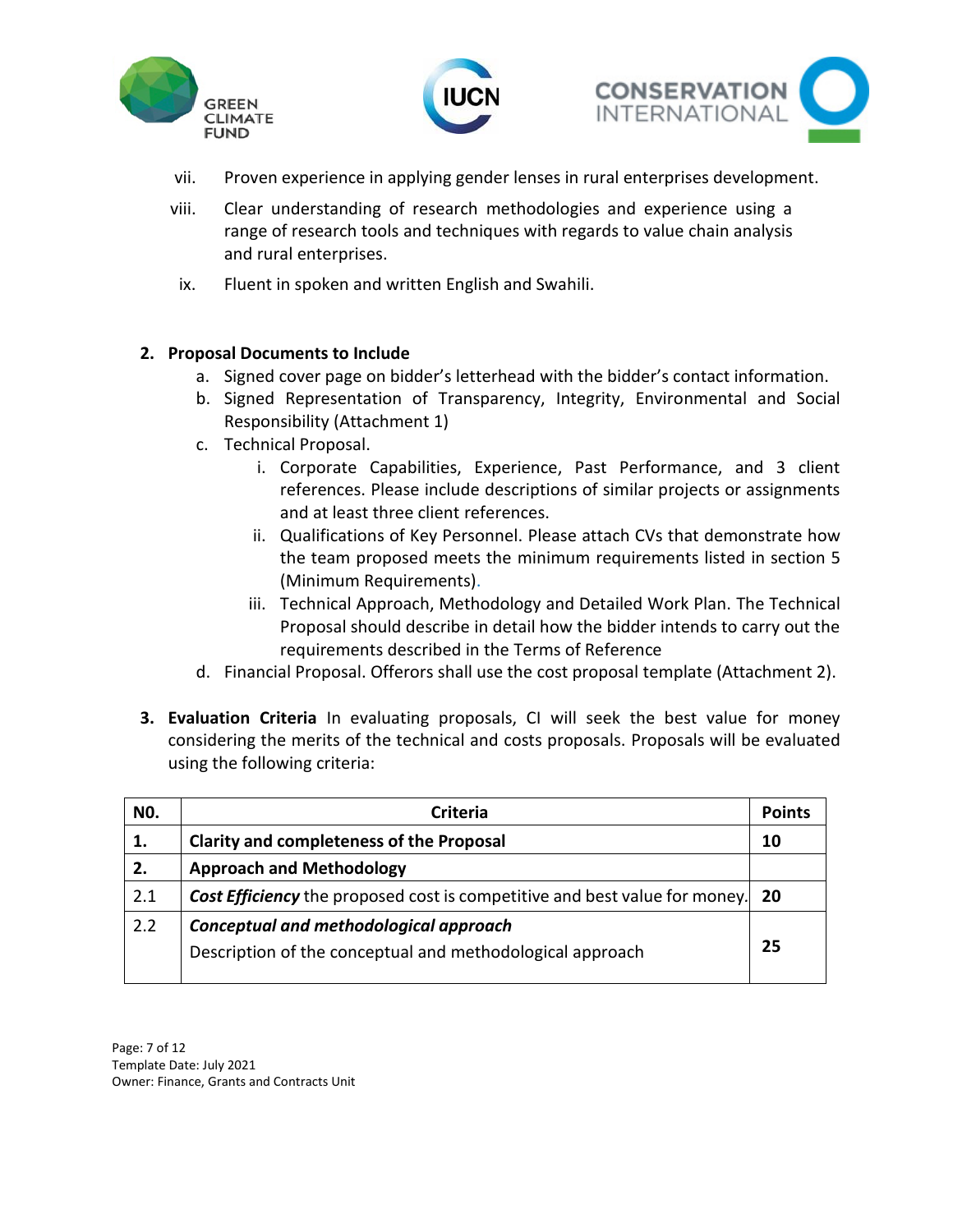





| 2.3                                                                                                                                                                                                                                  | <b>Operationalisation of the approach and Methodology</b><br>Transitioning from research/analysis to project interventions,<br>potential support and partnerships aligned with TWENDE<br>objectives. Working programme / working schedule for delivery of<br>outputs | 25  |
|--------------------------------------------------------------------------------------------------------------------------------------------------------------------------------------------------------------------------------------|----------------------------------------------------------------------------------------------------------------------------------------------------------------------------------------------------------------------------------------------------------------------|-----|
| 3.                                                                                                                                                                                                                                   | <b>Consultants Competencies</b>                                                                                                                                                                                                                                      |     |
| 3.1<br>Work experience: at least 10 years in value chain analysis and support<br>for implementing improvements to VCs, rural enterprise development<br>and stakeholder engagements, gender analysis in arid and semi-arid<br>context |                                                                                                                                                                                                                                                                      | 20  |
| Total (maximum)                                                                                                                                                                                                                      |                                                                                                                                                                                                                                                                      | 100 |

## **4. Proposal Timeline**

| <b>RFP Issued</b>                        | $1st$ March 2022                        |
|------------------------------------------|-----------------------------------------|
| Clarifications submitted to CI           | <sup>1</sup> 8 <sup>th</sup> March 2022 |
| Clarifications provided to known bidders | 11 <sup>th</sup> March 2022             |
| Complete proposals due to CI             | $21st$ March 2022                       |
| <b>Final selection</b>                   | 15 <sup>th</sup> April 2022             |

**5. Resulting Award** CI anticipates entering into an agreement with the selected bidder by 15<sup>th</sup> April 2022. Any resulting agreement will be subject to the terms and conditions of CI's Services Agreement. A model form of agreement can be provided upon request.

This RFP does not obligate CI to execute a contract, nor does it commit CI to pay any costs incurred in the preparation or submission of the proposals. Furthermore, CI reserves the right to reject any and all offers, if such action is considered to be in the best interest of CI. CI will, in its sole discretion, select the winning proposal and is not obligated to share individual evaluation results.

**6. Confidentiality** All proprietary information provided by the bidder shall be treated as confidential and will not be shared with potential or actual applicants during the solicitation process. This includes but is not limited to price quotations, cost proposals and technical proposals. CI may, but is not obliged to, post procurement awards on its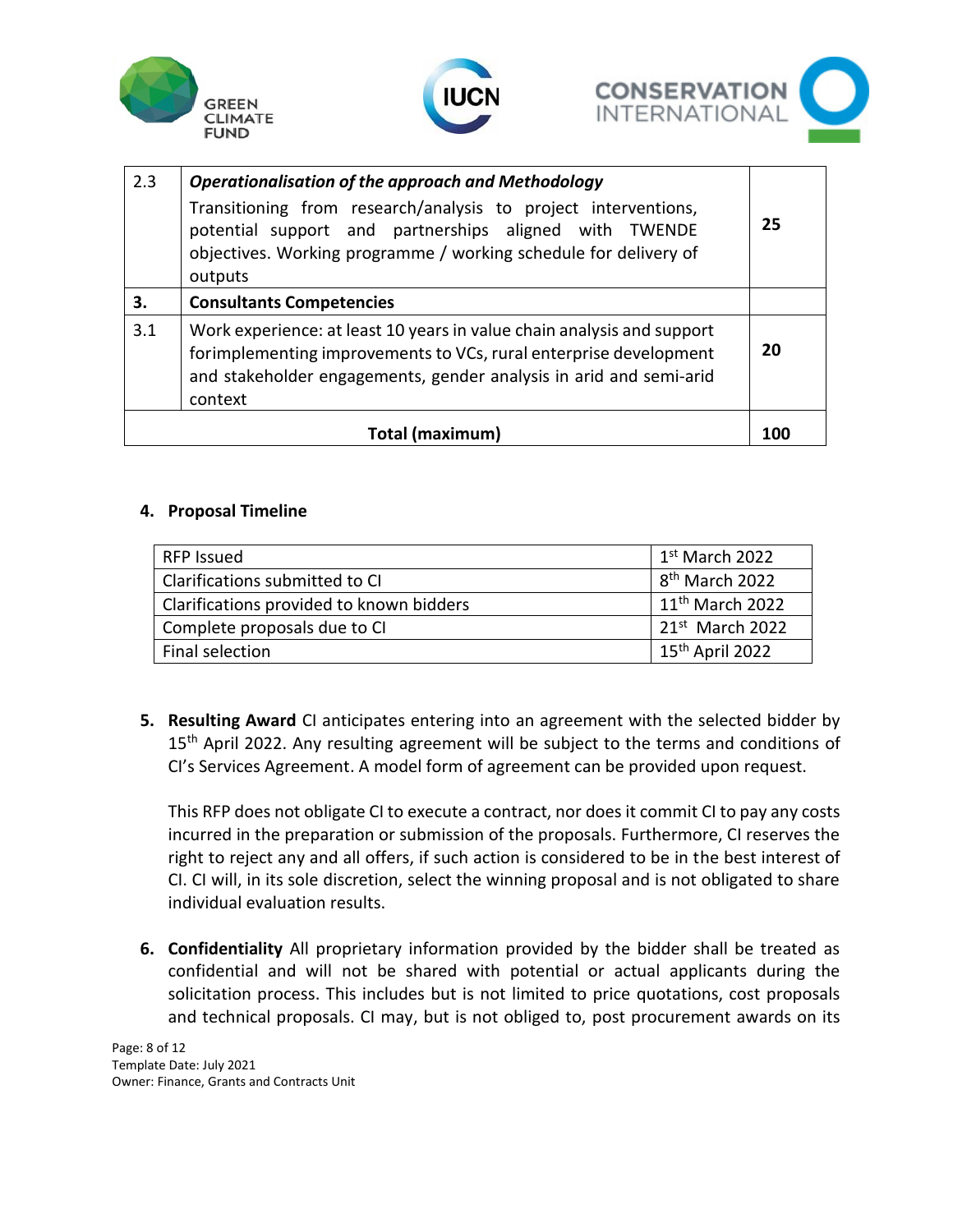





public website after the solicitation process has concluded, and the contract has been awarded. CI's evaluation results are confidential and applicant scoring will not be shared among bidders.

**7. Code of Ethics** All Offerors are expected to exercise the highest standards of conduct in preparing, submitting and if selected, eventually carrying out the specified work in accordance with CI's Code of Ethics [for GCF-funded projects only, add: "and the Green Climate Fund's [Policy on Prohibited Practices](https://www.greenclimate.fund/document/policy-prohibited-practices)"]. Conservation International's reputation derives from our commitment to our values: Integrity, Respect, Courage, Optimism, Passion and Teamwork. CI's Code of Ethics (the "Code") provides guidance to CI employees, service providers, experts, interns, and volunteers in living CI's core values, and outlines minimum standards for ethical conduct which all parties must adhere to. Any violation of the Code of Ethics, as well as concerns regarding the integrity of the procurement process and documents should be reported to CI via its Ethics Hotline at [www.ci.ethicspoint.com.](http://www.ci.ethicspoint.com/)

## **8. Attachments**:

Attachment 1: Representation of Transparency, Integrity, Environmental and Social Responsibility

Attachment 2: Cost Proposal Template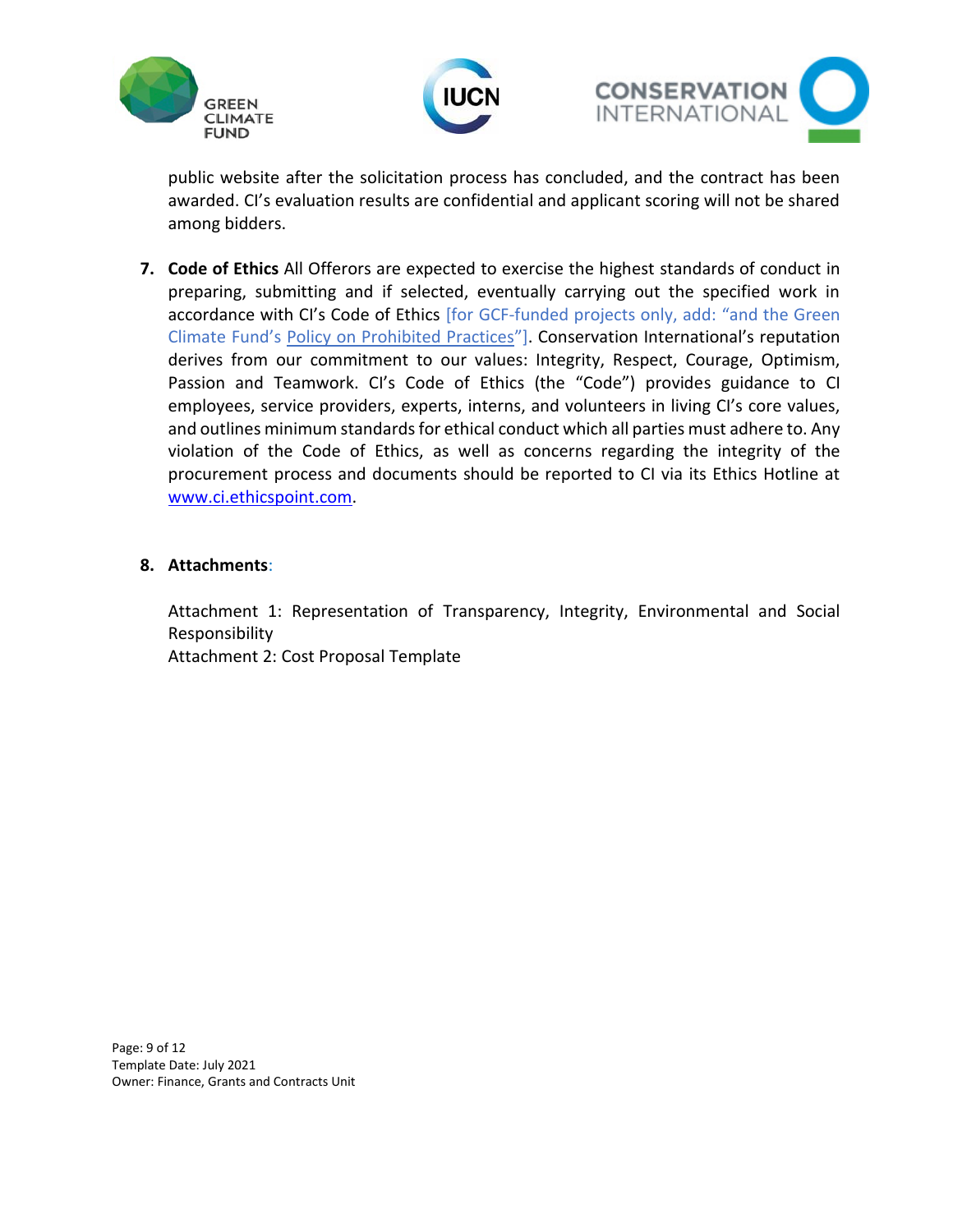





## **Attachment 1: Representation of Transparency, Integrity, Environmental and Social Responsibility RFP No. KN005/2022**

# D-U-N-S Number (if applicable):

All Offerors are expected to exercise the highest standards of conduct in preparing, submitting and if selected, eventually carrying out the specified work in accordance with CI's Code of Ethics. CI's Code of Ethics provides guidance to CI employees, service providers, experts, interns, and volunteers in living CI's core values, and outlines minimum standards for ethical conduct which all parties must adhere to. Any violations of the Code of Ethics should be reported to CI via its Ethics Hotline at [www.ci.ethicspoint.com.](http://www.ci.ethicspoint.com/)

CI relies on the personal integrity, good judgment and common sense of all third parties acting on behalf, or providing services to the organization, to deal with issues not expressly addressed by the Code or as noted below.

## **I. With respect to CI's Code of Ethics, we certify:**

**a.** We understand and accept that CI, its contractual partners, grantees and other parties with whom we work are expected to commit to the highest standards of Transparency, Fairness, and Integrity in procurement.

## **II. With respect to social and environmental standards, we certify:**

- **a.** We are committed to high standards of ethics and integrity and compliance with all applicable laws across our operations, including prohibition of actions that facilitate trafficking in persons*,* child labor, forced labor, sexual abuse, exploitation or harassment. We respect internationally proclaimed human rights and take no action that contributes to the infringement of human rights. We protect those who are most vulnerable to infringements of their rights and the ecosystems that sustain them.
- **b.** We fully respect and enforce the environmental and social standards recognized by the international community, including the fundamental conventions of International Labour Organization (ILO) and international conventions for the protection of the environment, in line with the laws and regulations applicable to the country where the contract is to be performed.

#### **III. With respect to our eligibility and professional conduct, we certify:**

Page: 10 of 12 Template Date: July 2021 Owner: Finance, Grants and Contracts Unit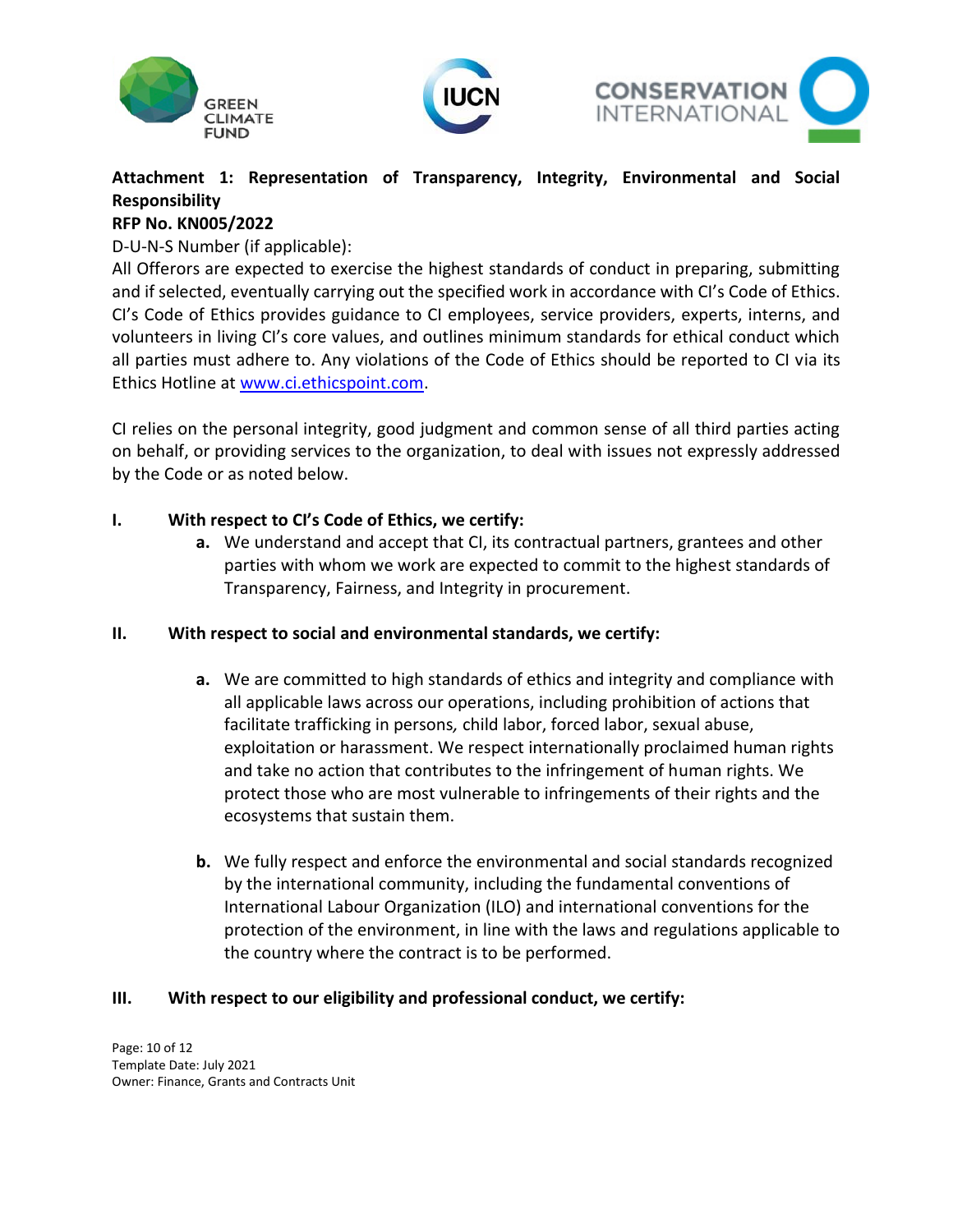





- **a.** We are not and none of our affiliates [members, employees, contractors, subcontractors, and consultants] are in a state of bankruptcy, liquidation, legal settlement, termination of activity, or guilty of grave professional misconduct as determined by a regulatory body responsible for licensing and/or regulating the offeror's business
- **b.** We have not and will not engage in criminal or fraudulent acts. By a final judgment, we were not convicted in the last five years for offenses such as fraud or corruption, money laundering or professional misconduct.
- **c.** We are/were not involved in writing or recommending the terms of reference for this solicitation document.
- **d.** We have not engaged in any collusion or price fixing with other offerors.
- **e.** We have not made promises, offers, or grants, directly or indirectly to any CI employees involved in this procurement, or to any government official in relation to the contract to be performed, with the intention of unduly influencing a decision or receiving an improper advantage.
- **f.** We have taken no action nor will we take any action to limit or restrict access of other companies, organizations or individuals to participate in the competitive bidding process launched by CI.
- **g.** We have fulfilled our obligations relating to the payment of social security contributions or taxes in accordance with the legal provisions of the country where the contract is to be performed.
- **h.** We have not provided, and will take all reasonable steps to ensure that we do not and will not knowingly provide, material support or resources to any individual or entity that commits, attempts to commit, advocates, facilitates, or participates in terrorist acts, or has committed, attempted to commit, facilitate, or participated in terrorist acts, and we are compliant with all applicable Counter-Terrorist Financing and Anti-Money Laundering laws (including USA Patriot Act and U.S. Executive Order 13224).
- **i.** We certify that neither we nor our directors, officers, key employees or beneficial owners are included in any list of financial or economic sanctions, debarment or suspension adopted by the United States, United Nations, the European Union, the World Bank, or General Services Administration's List of Parties Excluded from Federal Procurement or Non-procurement programs in accordance with E.O.s 12549 and 12689, "Debarment and Suspension".

| Name:      |  |  |
|------------|--|--|
| Signature: |  |  |
| Title:     |  |  |
| Date:      |  |  |
| of 12      |  |  |

Page: 11 of Template Date: July 2021 Owner: Finance, Grants and Contracts Unit